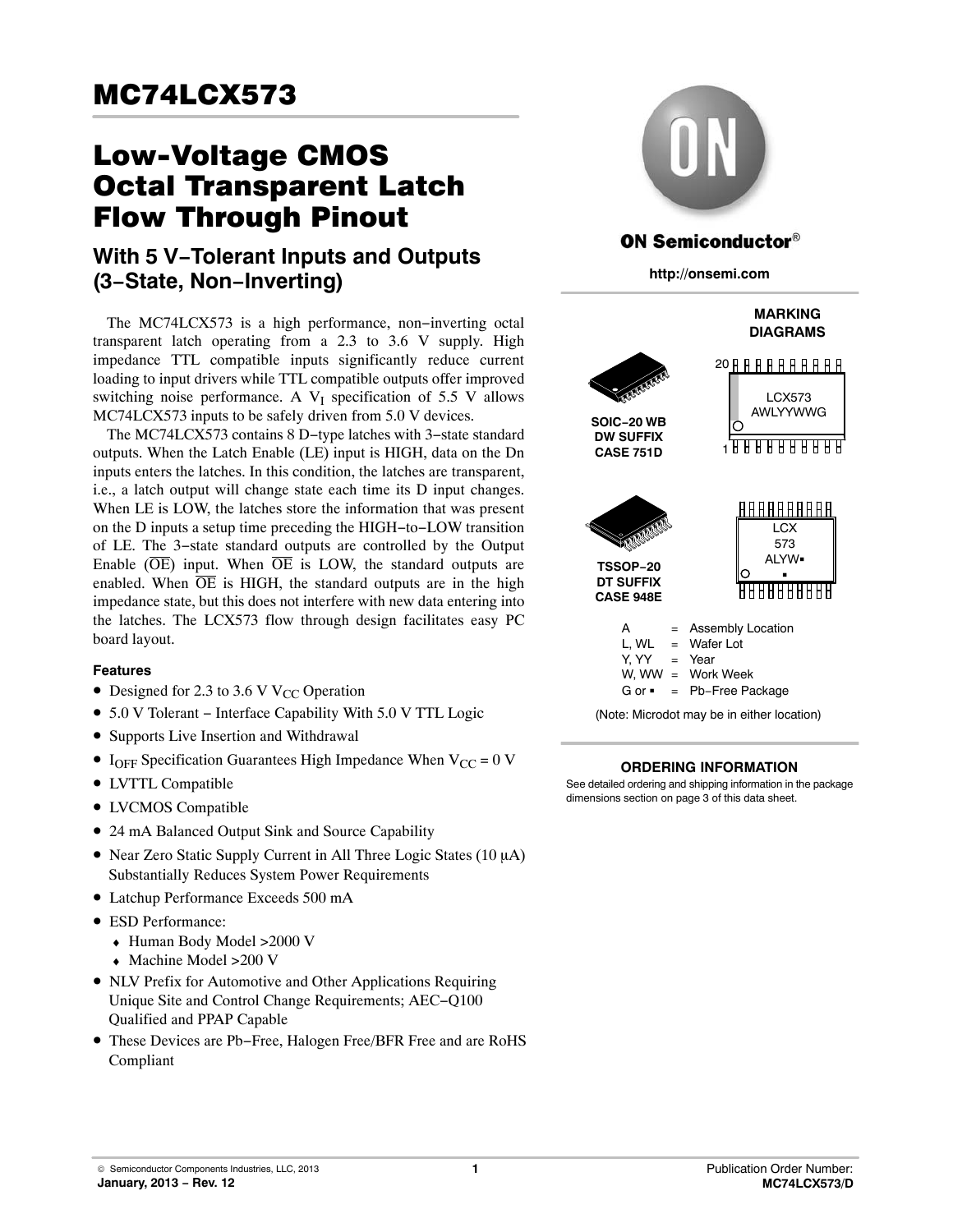

**PIN NAMES**

| Pins        | <b>Function</b>       |  |
|-------------|-----------------------|--|
| OF.         | Output Enable Input   |  |
| ΙF          | Latch Enable Input    |  |
| $D0-D7$     | Data Inputs           |  |
| $O_0 - O_7$ | 3-State Latch Outputs |  |





| Inputs    |        |    | <b>Outputs</b> |                                                |
|-----------|--------|----|----------------|------------------------------------------------|
| <b>OE</b> | LE.    | Dn | On             | <b>Operating Mode</b>                          |
|           | н<br>H | н  | Н              | Transparent (Latch Disabled); Read Latch       |
|           |        | h  | H              | Latched (Latch Enabled) Read Latch             |
|           |        | X  | <b>NC</b>      | Hold; Read Latch                               |
| H         |        | X  | 7              | Hold; Disabled Outputs                         |
| Н<br>H    | н<br>Н | н  | ⇁              | Transparent (Latch Disabled); Disabled Outputs |
| Н<br>H    |        | h  |                | Latched (Latch Enabled); Disabled Outputs      |

H = High Voltage Level;

**TRUTH TABLE**

h = High Voltage Level One Setup Time Prior to the Latch Enable High−to−Low Transition

L = Low Voltage Level

l = Low Voltage Level One Setup Time Prior to the Latch Enable High−to−Low Transition

NC = No Change, State Prior to the Latch Enable High−to−Low Transition

 $X = High$  or Low Voltage Level or Transitions are Acceptable

 $Z = High$  Impedance State

For I<sub>CC</sub> Reasons DO NOT FLOAT Inputs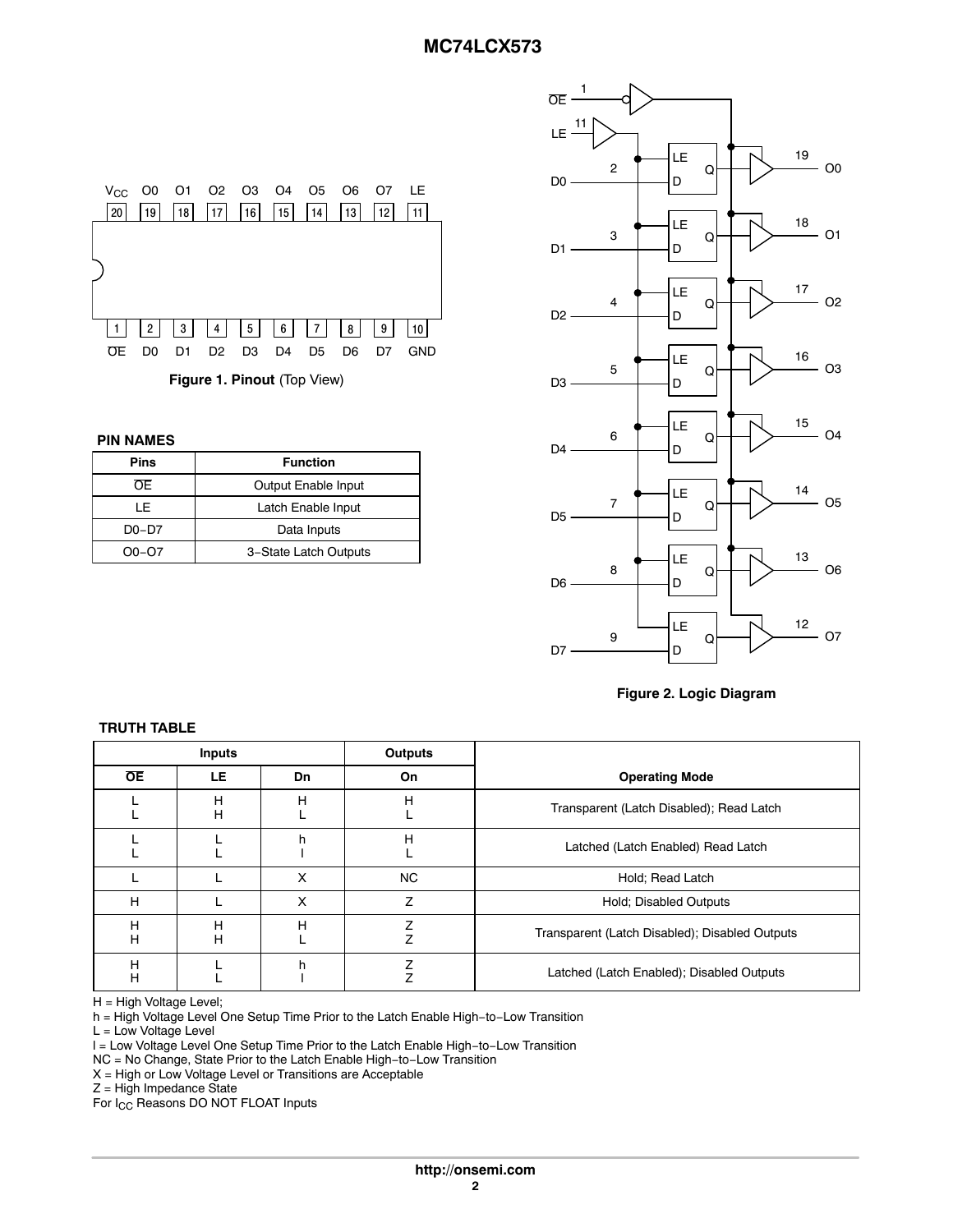#### <span id="page-2-0"></span>**MAXIMUM RATINGS**

| Symbol           | Parameter                        | Value                                     | Condition                            | <b>Units</b> |
|------------------|----------------------------------|-------------------------------------------|--------------------------------------|--------------|
| $V_{\rm CC}$     | DC Supply Voltage                | $-0.5$ to $+7.0$                          |                                      | V            |
| $V_{\parallel}$  | DC Input Voltage                 | $-0.5 \le V_1 \le +7.0$                   |                                      | V            |
| $V_{\Omega}$     | DC Output Voltage                | $-0.5 \leq V_{\Omega} \leq +7.0$          | Output in 3-State                    | V            |
|                  |                                  | $-0.5 \le V_{\rm O} \le V_{\rm CC} + 0.5$ | Output in HIGH or LOW State (Note 1) | $\vee$       |
| lικ              | DC Input Diode Current           | $-50$                                     | $V_i <$ GND                          | mA           |
| $I_{OK}$         | DC Output Diode Current          | $-50$                                     | $V_O <$ GND                          | mA           |
|                  |                                  | $+50$                                     | $V_Q > V_{CC}$                       | mA           |
| $I_{\Omega}$     | DC Output Source/Sink Current    | ±50                                       |                                      | mA           |
| $_{\rm lcc}$     | DC Supply Current Per Supply Pin | ±100                                      |                                      | mA           |
| <sup>I</sup> GND | DC Ground Current Per Ground Pin | ±100                                      |                                      | mA           |
| $T_{\rm STG}$    | Storage Temperature Range        | $-65$ to $+150$                           |                                      | $^{\circ}$ C |
| <b>MSL</b>       | Moisture Sensitivity             |                                           | Level 1                              |              |

Stresses exceeding Maximum Ratings may damage the device. Maximum Ratings are stress ratings only. Functional operation above the Recommended Operating Conditions is not implied. Extended exposure to stresses above the Recommended Operating Conditions may affect device reliability.

1.  $I<sub>O</sub>$  absolute maximum rating must be observed.

#### **RECOMMENDED OPERATING CONDITIONS**

| Symbol              | <b>Parameter</b>                                                                                                                                  | Min           | Typ                  | Max                    | <b>Units</b> |
|---------------------|---------------------------------------------------------------------------------------------------------------------------------------------------|---------------|----------------------|------------------------|--------------|
| $V_{\rm CC}$        | Supply Voltage<br>Operating<br>Data Retention Only                                                                                                | 2.0<br>1.5    | 2.5, 3.3<br>2.5, 3.3 | 3.6<br>3.6             | V            |
| V <sub>1</sub>      | Input Voltage                                                                                                                                     | $\mathbf 0$   |                      | 5.5                    | V            |
| $V_{\rm O}$         | Output Voltage<br>(HIGH or LOW State)<br>$(3 - State)$                                                                                            | 0<br>$\Omega$ |                      | $V_{\rm CC}$<br>5.5    | V            |
| $I_{OH}$            | <b>HIGH Level Output Current</b><br>$V_{\text{CC}} = 3.0 V - 3.6 V$<br>$V_{CC}$ = 2.7 V – 3.0 V<br>$V_{\text{CC}}$ = 2.3 V – 2.7 V                |               |                      | $-24$<br>$-12$<br>$-8$ | mA           |
| $I_{OL}$            | <b>LOW Level Output Current</b><br>$V_{\text{CC}} = 3.0 \text{ V} - 3.6 \text{ V}$<br>$V_{\text{CC}}$ = 2.7 V – 3.0 V<br>$V_{CC}$ = 2.3 V – 2.7 V |               |                      | $+24$<br>$+12$<br>$+8$ | mA           |
| T <sub>A</sub>      | <b>Operating Free-Air Temperature</b>                                                                                                             | $-55$         |                      | $+125$                 | $^{\circ}C$  |
| $\Delta t/\Delta V$ | Input Transition Rise or Fall Rate, $V_{IN}$ from 0.8 V to 2.0 V, $V_{CC}$ = 3.0 V                                                                | 0             |                      | 10                     | ns/V         |

#### **ORDERING INFORMATION**

| <b>Device</b>     | Package               | Shipping <sup>+</sup> |
|-------------------|-----------------------|-----------------------|
| MC74LCX573DWG     | SOIC-20<br>(Pb-Free)  | 38 Units / Rail       |
| MC74LCX573DWR2G   | SOIC-20<br>(Pb-Free)  | 1000 Tape & Reel      |
| MC74LCX573DTG     | TSSOP-20<br>(Pb-Free) | 75 Units / Rail       |
| MC74LCX573DTR2G   | TSSOP-20<br>(Pb-Free) | 2500 Tape & Reel      |
| NLV74LCX573DTR2G* | TSSOP-20<br>(Pb-Free) | 2500 Tape & Reel      |

†For information on tape and reel specifications, including part orientation and tape sizes, please refer to our Tape and Reel Packaging Specifications Brochure, BRD8011/D.

\*NLV Prefix for Automotive and Other Applications Requiring Unique Site and Control Change Requirements; AEC−Q100 Qualified and PPAP Capable.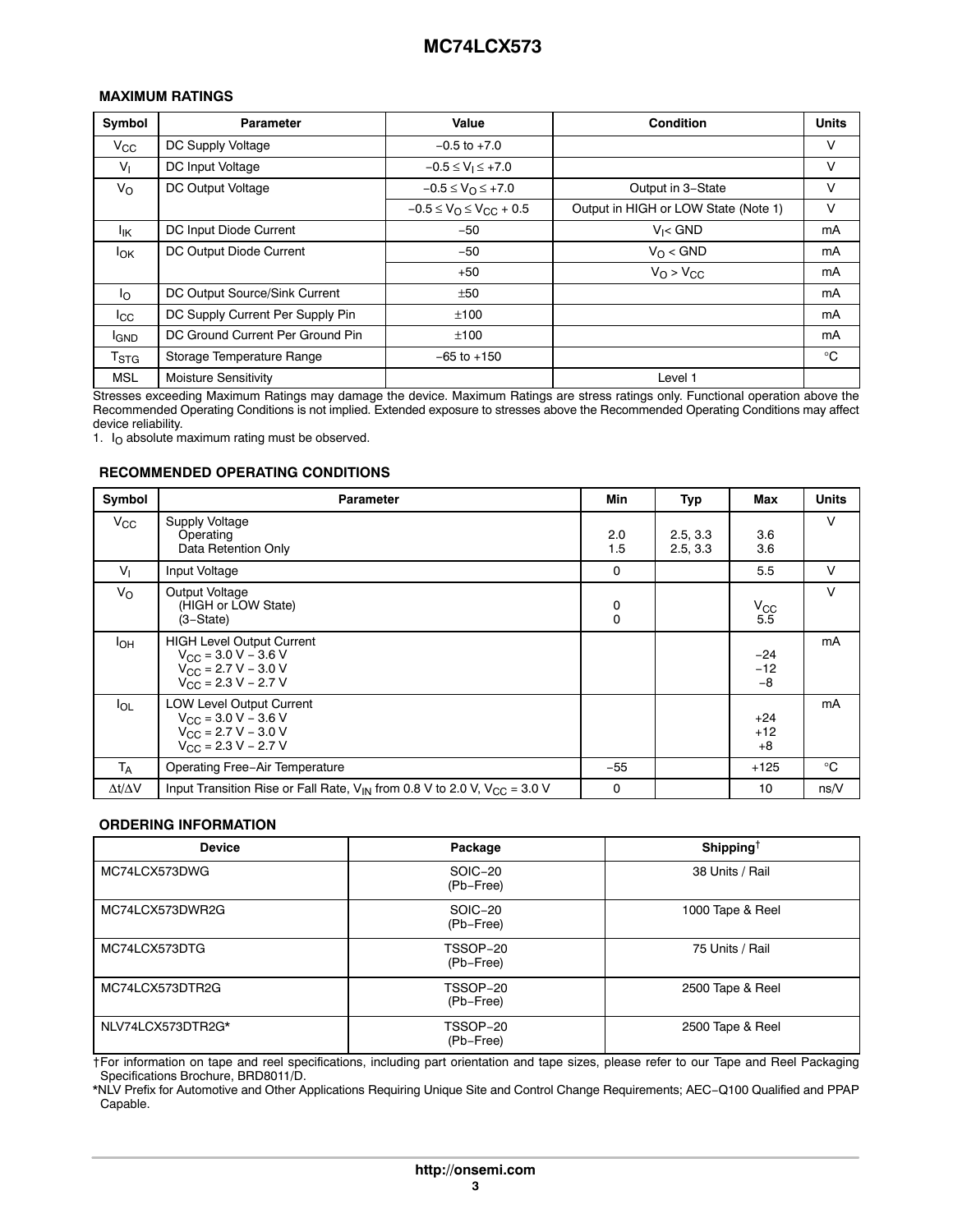### **DC ELECTRICAL CHARACTERISTICS**

|                     |                                       |                                                                                                            | $T_A = -40^\circ \text{C}$ to $+85^\circ \text{C}$ |      | $T_{\Delta}$ = -55°C to +125°C |      |              |
|---------------------|---------------------------------------|------------------------------------------------------------------------------------------------------------|----------------------------------------------------|------|--------------------------------|------|--------------|
| Symbol              | <b>Characteristic</b>                 | <b>Condition</b>                                                                                           | Min                                                | Max  | Min                            | Max  | <b>Units</b> |
| V <sub>IH</sub>     | <b>HIGH Level Input</b>               | 2.3 $V \leq V_{CC} \leq 2.7 V$                                                                             | 1.7                                                |      | 1.7                            |      | $\vee$       |
|                     | Voltage (Note 2)                      | $2.7 V \le V_{CC} \le 3.6 V$                                                                               | 2.0                                                |      | 2.0                            |      |              |
| $V_{IL}$            | <b>LOW Level Input</b>                | 2.3 V ≤ V <sub>CC</sub> ≤ 2.7 V                                                                            |                                                    | 0.7  |                                | 0.7  | $\vee$       |
|                     | Voltage (Note 2)                      | 2.7 $V \leq V_{CC} \leq 3.6 V$                                                                             |                                                    | 0.8  |                                | 0.8  |              |
| $V_{OH}$            | <b>HIGH Level Out-</b>                | 2.3 V ≤ V <sub>CC</sub> ≤ 3.6 V; I <sub>OI</sub> = 100 µA                                                  | $V_{\rm CC}$ – 0.2                                 |      | $V_{\rm CC}$ – 0.2             |      | $\vee$       |
|                     | put Voltage                           | $V_{\text{CC}} = 2.3 \text{ V}$ ; $I_{\text{OH}} = -8 \text{ mA}$                                          | 1.8                                                |      | 1.8                            |      |              |
|                     |                                       | $V_{\text{CC}}$ = 2.7 V; $I_{\text{OH}}$ = -12 mA                                                          | 2.2                                                |      | 2.2                            |      |              |
|                     |                                       | $V_{CC}$ = 3.0 V; $I_{OH}$ = -18 mA                                                                        | 2.4                                                |      | 2.4                            |      |              |
|                     |                                       | $V_{CC}$ = 3.0 V; $I_{OH}$ = -24 mA                                                                        | 2.2                                                |      | 2.2                            |      |              |
| $V_{OL}$            | <b>LOW Level Out-</b>                 | $2.3 V \le V_{CC} \le 3.6 V$ ; $I_{O1} = 100 \mu A$                                                        |                                                    | 0.2  |                                | 0.2  | $\vee$       |
|                     | put Voltage                           | $V_{\text{CC}}$ = 2.3 V; $I_{\text{OL}}$ = 8 mA                                                            |                                                    | 0.6  |                                | 0.6  |              |
|                     |                                       | $V_{\text{CC}} = 2.7 \text{ V}; I_{\text{OL}} = 12 \text{ mA}$                                             |                                                    | 0.4  |                                | 0.4  |              |
|                     |                                       | $V_{\text{CC}}$ = 3.0 V; $I_{\text{O}}$ = 16 mA                                                            |                                                    | 0.4  |                                | 0.4  |              |
|                     |                                       | $V_{\text{CC}}$ = 3.0 V; $I_{\text{O}}$ = 24 mA                                                            |                                                    | 0.55 |                                | 0.60 |              |
| $I_{OZ}$            | 3-State Output<br>Current             | $V_{\text{CC}}$ = 3.6 V, V <sub>IN</sub> = V <sub>IH</sub> or V <sub>IL</sub> ,<br>$V_{OIII}$ = 0 to 5.5 V |                                                    | $+5$ |                                | $+5$ | μA           |
| $I_{OFF}$           | Power Off Leak-<br>age Current        | $V_{CC} = 0$ , $V_{IN} = 5.5$ V or $V_{OUT} = 5.5$ V                                                       |                                                    | 10   |                                | 10   | μA           |
| <sup>I</sup> IN     | Input Leakage<br>Current              | $V_{CC}$ = 3.6 V, $V_{IN}$ = 5.5 V or GND                                                                  |                                                    | ±5   |                                | ±5   | μA           |
| $_{\rm lcc}$        | Quiescent Supply<br>Current           | $V_{CC} = 3.6$ V. $V_{IN} = 5.5$ V or GND                                                                  |                                                    | 10   |                                | 10   | μA           |
| $\Delta I_{\rm CC}$ | Increase in $I_{\rm CC}$<br>per Input | $2.3 \leq V_{\rm CC} \leq 3.6$ V; V <sub>IH</sub> = V <sub>CC</sub> – 0.6 V                                |                                                    | 500  |                                | 500  | μA           |

2. These values of  $V_1$  are used to test DC electrical characteristics only.

## **AC CHARACTERISTICS**  $t_R = t_F = 2.5$  ns;  $R_L = 500 \Omega$

|                                        |                                                |                | Limits     |                              |                      |                                |            |                              |              |
|----------------------------------------|------------------------------------------------|----------------|------------|------------------------------|----------------------|--------------------------------|------------|------------------------------|--------------|
|                                        |                                                |                |            |                              |                      | $T_A = -55^{\circ}C$ to +125°C |            |                              |              |
|                                        |                                                |                |            | $V_{CC}$ = 3.3 V $\pm$ 0.3 V | $V_{\rm CC}$ = 2.7 V |                                |            | $V_{CC}$ = 2.5 V $\pm$ 0.2 V |              |
|                                        |                                                |                |            | $C_L = 50$ pF                |                      | $C_1 = 50 pF$                  |            | $C_L = 30$ pF                |              |
| Symbol                                 | <b>Parameter</b>                               | Waveform       | Min        | Max                          | Min                  | Max                            | Min        | Max                          | <b>Units</b> |
| $t_{PLH}$<br><sup>t</sup> PHL          | <b>Propagation Delay</b><br>$D_n$ to $O_n$     |                | 1.5<br>1.5 | 8.0<br>8.0                   | 1.5<br>1.5           | 9.0<br>9.0                     | 1.5<br>1.5 | 9.6<br>9.6                   | ns           |
| <sup>t</sup> PLH<br>t <sub>PHL</sub>   | <b>Propagation Delay</b><br>LE to $O_n$        | 3              | 1.5<br>1.5 | 8.5<br>8.5                   | 1.5<br>1.5           | 9.5<br>9.5                     | 1.5<br>1.5 | 10.5<br>10.5                 | ns           |
| <sup>t</sup> PZH<br>t <sub>PZL</sub>   | Output Enable Time to HIGH<br>and LOW Level    | $\overline{2}$ | 1.5<br>1.5 | 8.5<br>8.5                   | 1.5<br>1.5           | 9.5<br>9.5                     | 1.5<br>1.5 | 10.5<br>10.5                 | ns           |
| <sup>t</sup> PHZ<br>t <sub>PLZ</sub>   | Output Disable Time From<br>High and Low Level | $\overline{c}$ | 1.5<br>1.5 | 6.5<br>6.5                   | 1.5<br>1.5           | 7.0<br>7.0                     | 1.5<br>1.5 | 7.8<br>7.8                   | ns           |
| $t_{\rm s}$                            | Setup TIme, HIGH or LOW<br>$D_n$ to LE         | 3              | 2.5        |                              | 2.5                  |                                | 4.0        |                              |              |
| $t_{h}$                                | Hold TIme, HIGH or LOW<br>$D_n$ to LE          | 3              | 1.5        |                              | 1.5                  |                                | 2.0        |                              |              |
| $t_w$                                  | LE Pulse Width, HIGH                           | 3              | 3.3        |                              | 3.3                  |                                | 4.0        |                              |              |
| t <sub>OSHL</sub><br>t <sub>OSLH</sub> | Output-to-Output Skew<br>(Note 3)              |                |            | 1.0<br>1.0                   |                      |                                |            |                              | ns           |

3. Skew is defined as the absolute value of the difference between the actual propagation delay for any two separate outputs of the same device. The specification applies to any outputs switching in the same direction, either HIGH–to–LOW (t<sub>OSHL</sub>) or LOW–to–HIGH (t<sub>OSLH</sub>); parameter<br>guaranteed by design.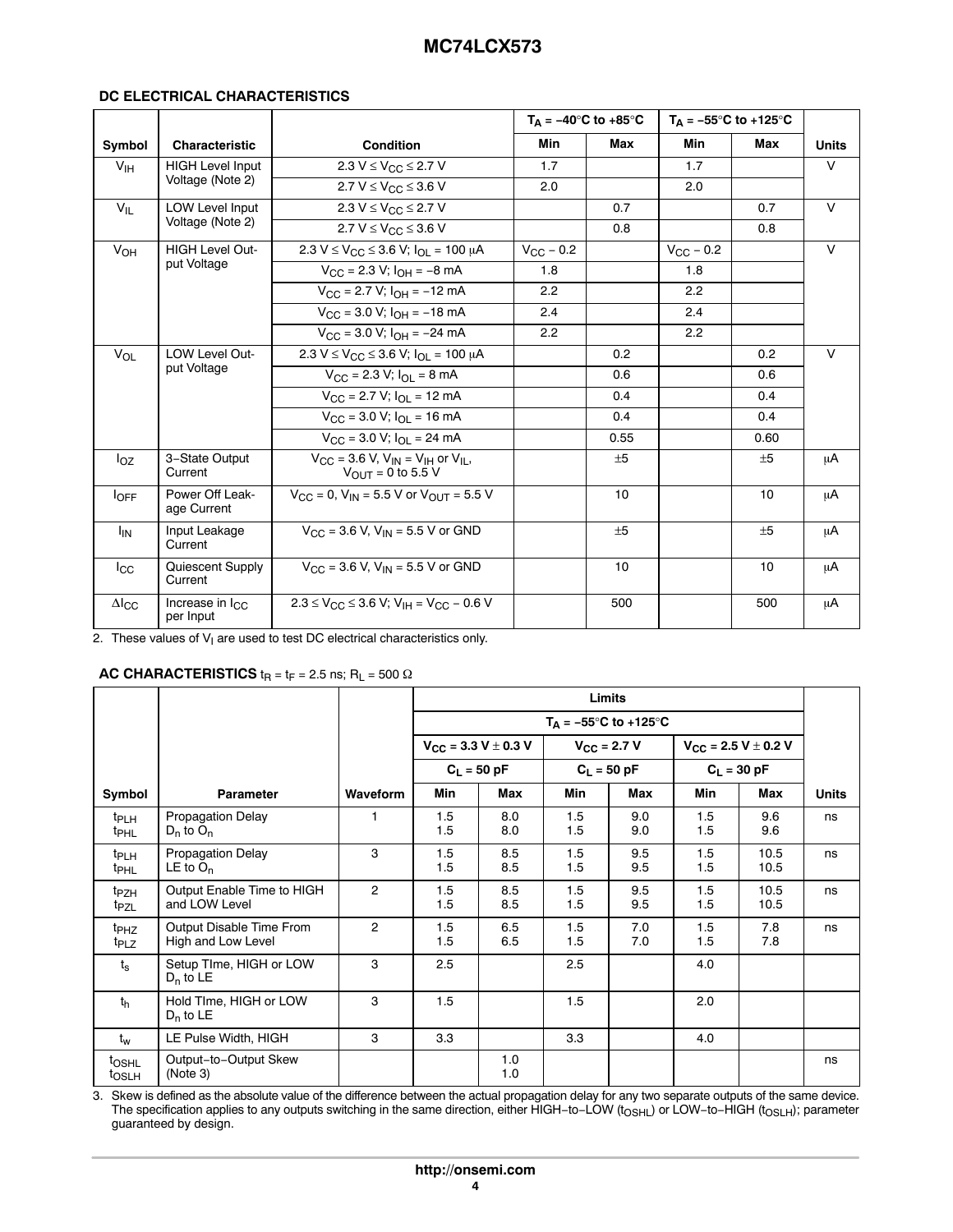#### **DYNAMIC SWITCHING CHARACTERISTICS**

|                   |                                        |                                                                                                                                                                                                 |     | $T_{\Delta} = +25^{\circ}C$ |     |       |
|-------------------|----------------------------------------|-------------------------------------------------------------------------------------------------------------------------------------------------------------------------------------------------|-----|-----------------------------|-----|-------|
| <b>Symbol</b>     | <b>Characteristic</b>                  | <b>Condition</b>                                                                                                                                                                                | Min | Typ                         | Max | Units |
| V <sub>OI P</sub> | Dynamic LOW Peak Voltage<br>(Note 4)   | $V_{\rm{CC}}$ = 3.3 V, C <sub>1</sub> = 50 pF, V <sub>IH</sub> = 3.3 V, V <sub>II</sub> = 0 V<br>$V_{CC} = 2.5$ V, $C_L = 30$ pF, $V_{IH} = 2.5$ V, $V_{IL} = 0$ V                              |     | 0.8<br>0.6                  |     |       |
| VOLV              | Dynamic LOW Valley Voltage<br>(Note 4) | $V_{\text{CC}}$ = 3.3 V, C <sub>L</sub> = 50 pF, V <sub>IH</sub> = 3.3 V, V <sub>IL</sub> = 0 V<br>$V_{\rm CC}$ = 2.5 V, C <sub>L</sub> = 30 pF, V <sub>IH</sub> = 2.5 V, V <sub>IL</sub> = 0 V |     | $-0.8$<br>$-0.6$            |     |       |

4. Number of outputs defined as "n". Measured with "n−1" outputs switching from HIGH−to−LOW or LOW−to−HIGH. The remaining output is measured in the LOW state.

## **CAPACITIVE CHARACTERISTICS**

| <b>Symbol</b> | <b>Parameter</b>                     | <b>Condition</b>                                                  | Tvpical | Units |
|---------------|--------------------------------------|-------------------------------------------------------------------|---------|-------|
| $C_{IN}$      | Input Capacitance                    | $V_{\rm CC}$ = 3.3 V, V <sub>1</sub> = 0 V or V <sub>CC</sub>     |         | pF    |
| $C_{I/O}$     | Input/Output Capacitance             | $V_{\rm CC}$ = 3.3 V, V <sub>1</sub> = 0 V or V <sub>CC</sub>     |         | pF    |
| $C_{PD}$      | <b>Power Dissipation Capacitance</b> | 10 MHz, $V_{CC}$ = 3.3 V, V <sub>I</sub> = 0 V or V <sub>CC</sub> | 25      | pF    |







**WAVEFORM 2 − OUTPUT ENABLE AND DISABLE TIMES**  $t_{\text{R}} = t_{\text{F}} = 2.5 \text{ ns}, 10\% \text{ to } 90\%; \text{ f} = 1 \text{ MHz}; t_{\text{W}} = 500 \text{ ns}$ 



|                  |                        | $V_{\rm CC}$           |                         |  |  |  |
|------------------|------------------------|------------------------|-------------------------|--|--|--|
| Symbol           | 3.3 V $\pm$ 0.3 V      | 2.7V                   | 2.5 V $\pm$ 0.2 V       |  |  |  |
| Vmi              | 1.5V                   | 1.5V                   | $V_{C}C/2$              |  |  |  |
| Vmo              | 1.5V                   | 1.5V                   | $V_{C}C/2$              |  |  |  |
| V <sub>H7</sub>  | $V_{\Omega I}$ + 0.3 V | $V_{\Omega I}$ + 0.3 V | $V_{\Omega1}$ + 0.15 V  |  |  |  |
| V <sub>I 7</sub> | $V_{\Omega I} - 0.3 V$ | $V_{\Omega I} - 0.3 V$ | $V_{\Omega I}$ – 0.15 V |  |  |  |

#### **WAVEFORM 3 − LE to On PROPAGATION DELAYS, LE MINIMUM PULSE WIDTH, Dn to LE SETUP AND HOLD TIMES**

 $t_{\text{R}} = t_{\text{F}} = 2.5$  ns, 10% to 90%; f = 1 MHz;  $t_{\text{W}} = 500$  ns except when noted

**Figure 3. AC Waveforms**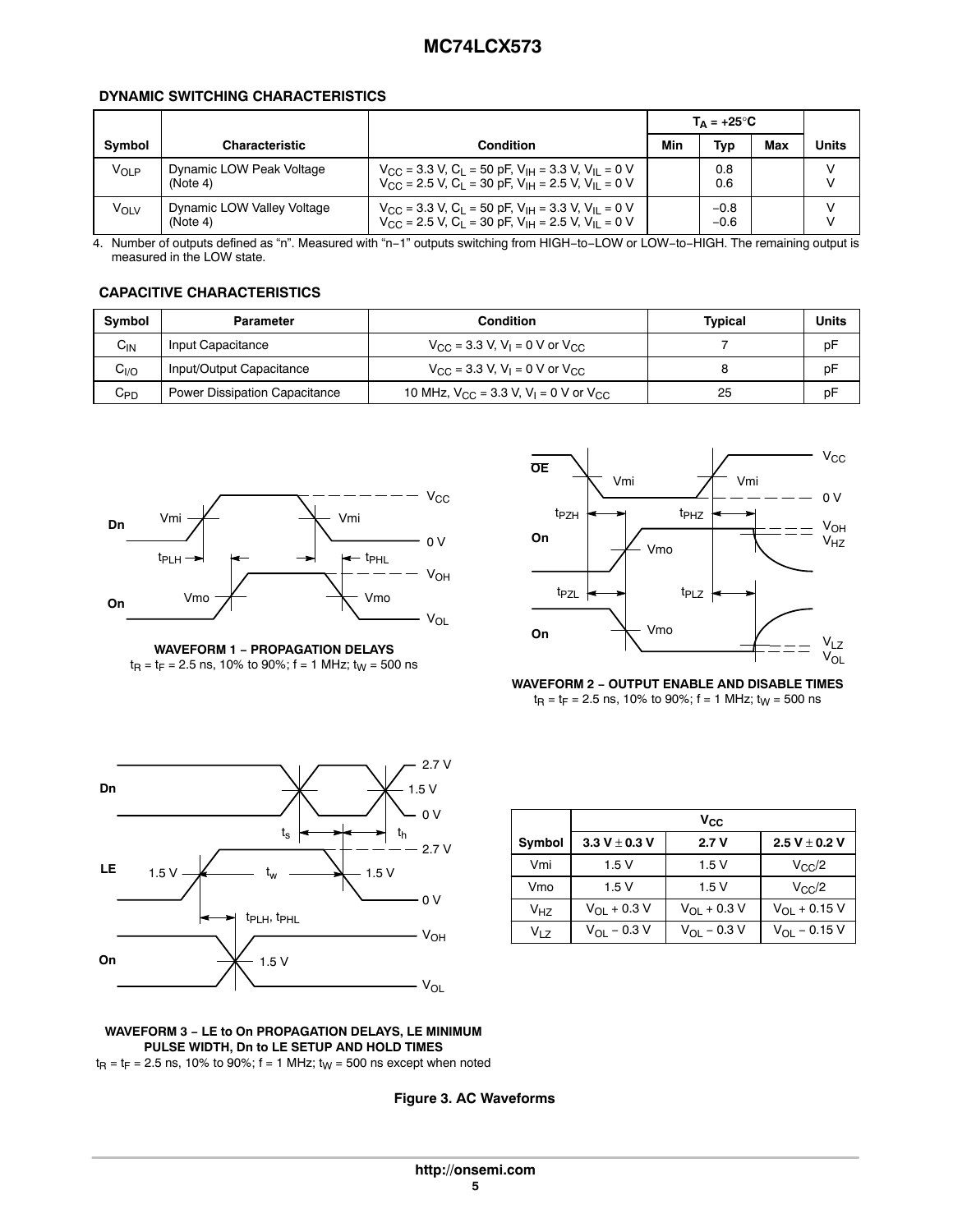

| Test                                                       | Switch                                                                    |
|------------------------------------------------------------|---------------------------------------------------------------------------|
| t <sub>PLH</sub> , t <sub>PHL</sub>                        | Open                                                                      |
| $t_{PZI}$ , $t_{PIZ}$                                      | 6 V at $V_{\text{CC}} = 3.3 \pm 0.3$ V<br>6 V at $V_{CC} = 2.5 \pm 0.2$ V |
| Open Collector/Drain t <sub>PLH</sub> and t <sub>PHL</sub> | 6 V                                                                       |
| t <sub>PZH</sub> , t <sub>PHZ</sub>                        | GND                                                                       |

 $\rm C_L$  =  $\,$  50 pF at V $\rm_{CC}$  =  $\,$  3.3  $\pm$  0.3 V or equivalent (includes jig and probe capacitance)  $C_{L}$  = 30 pF at V<sub>CC</sub> = 2.5  $\pm$  0.2 V or equivalent (includes jig and probe capacitance)

 $R_L = R_1 = 500 \Omega$  or equivalent

 $R_T = Z_{\text{OUT}}$  of pulse generator (typically 50  $\Omega$ )

#### **Figure 4. Test Circuit**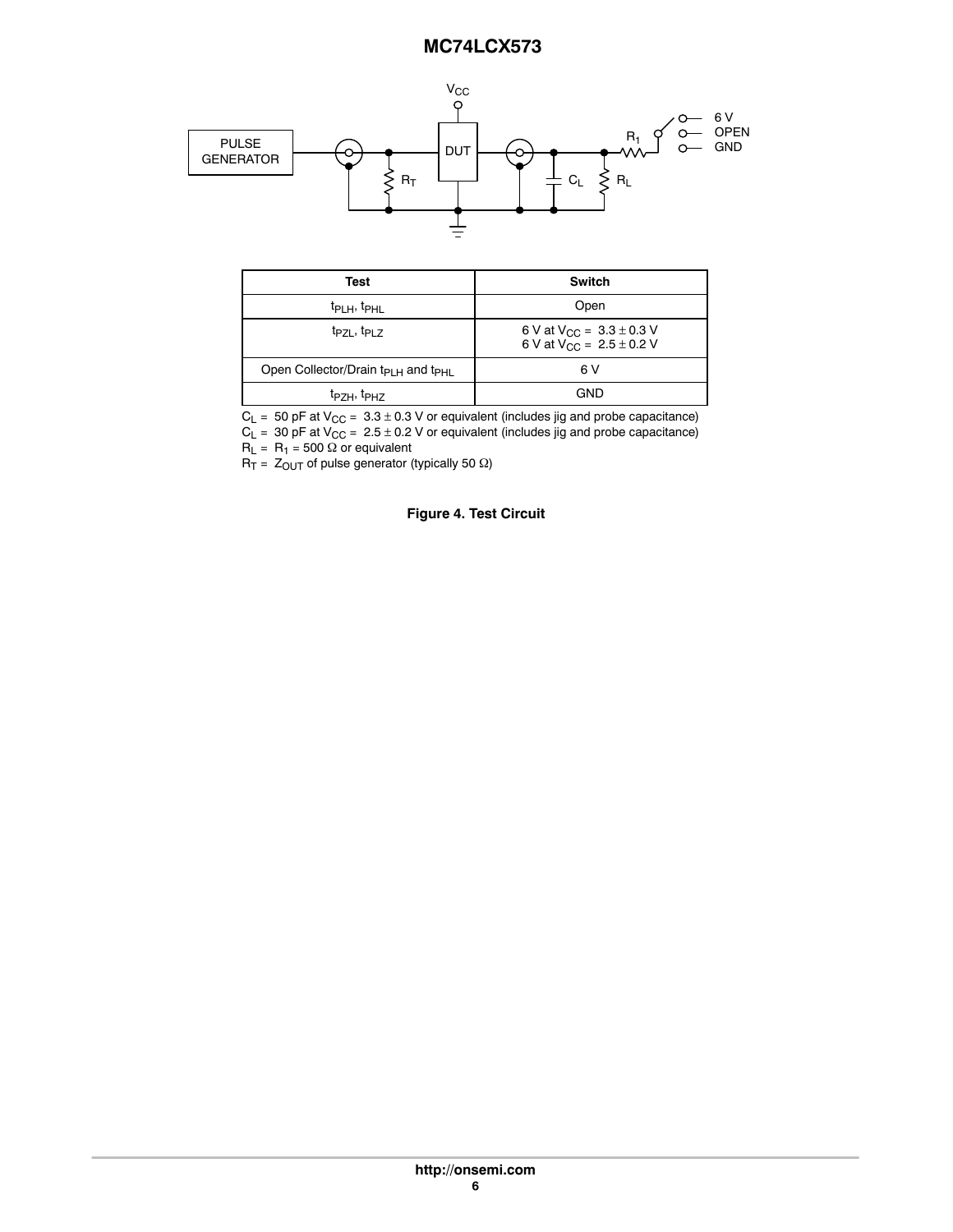## **PACKAGE DIMENSIONS**



**SOIC−20 WB** CASE 751D−05 ISSUE G

**-**

**L**

- 
- 
- 
- NOTES:<br>
1. DIMENSIONS ARE IN MILLIMETERS.<br>
2. INTERPRET DIMENSIONS AND TOLERANCES<br>
PER ASME Y14.5M, 1994.<br>
3. DIMENSIONS D AND E DO NOT INCLUDE MOLD<br>
PROTRUSION.<br>
4. MAXIMUM MOLD PROTRUSION 0.15 PER SIDE.<br>
5. DIMENSIONS D

|                | <b>MILLIMETERS</b> |          |  |  |
|----------------|--------------------|----------|--|--|
| <b>DIM</b>     | MIN                | MAX      |  |  |
| A              | 2.35               | 2.65     |  |  |
| A <sub>1</sub> | 0.10               | 0.25     |  |  |
| в              | 0.35               | 0.49     |  |  |
| C              | 0.23               | 0.32     |  |  |
| D              | 12.65              | 12.95    |  |  |
| Е              | 7.40               | 7.60     |  |  |
| ė              |                    | 1.27 BSC |  |  |
| н              | 10.05              | 10.55    |  |  |
| h              | 0.25               | 0.75     |  |  |
|                | 0.50               | 0.90     |  |  |
|                | Ó                  |          |  |  |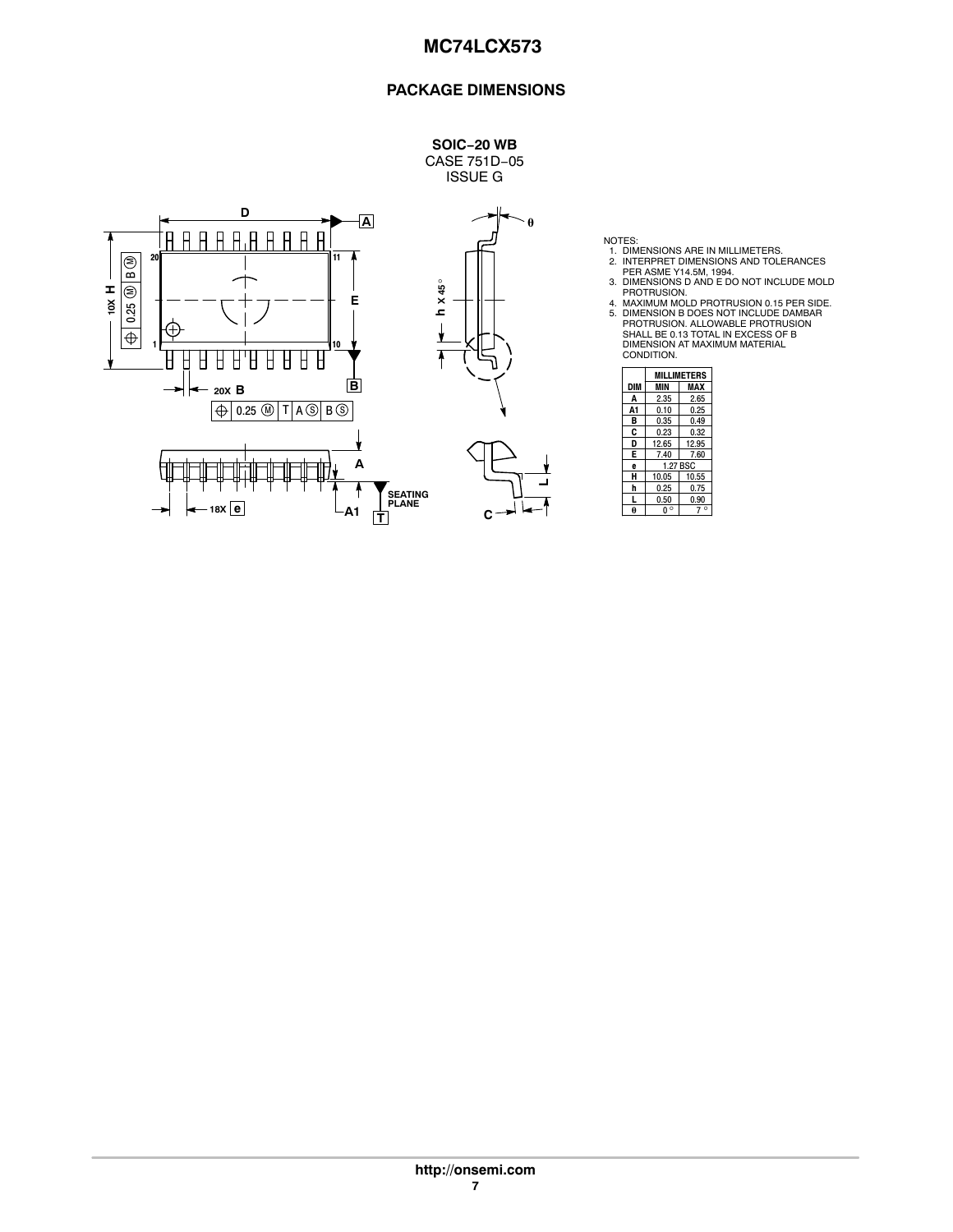### **PACKAGE DIMENSIONS**

**INCHES**  $\begin{array}{|c|c|c|c|c|}\n 0.252 & 0.260 \\
 \hline\n 0.169 & 0.177\n \end{array}$ 

**G** 0.65 BSC 0.026 BSC



\*For additional information on our Pb−Free strategy and soldering details, please download the ON Semiconductor Soldering and Mounting Techniques Reference Manual, SOLDERRM/D.